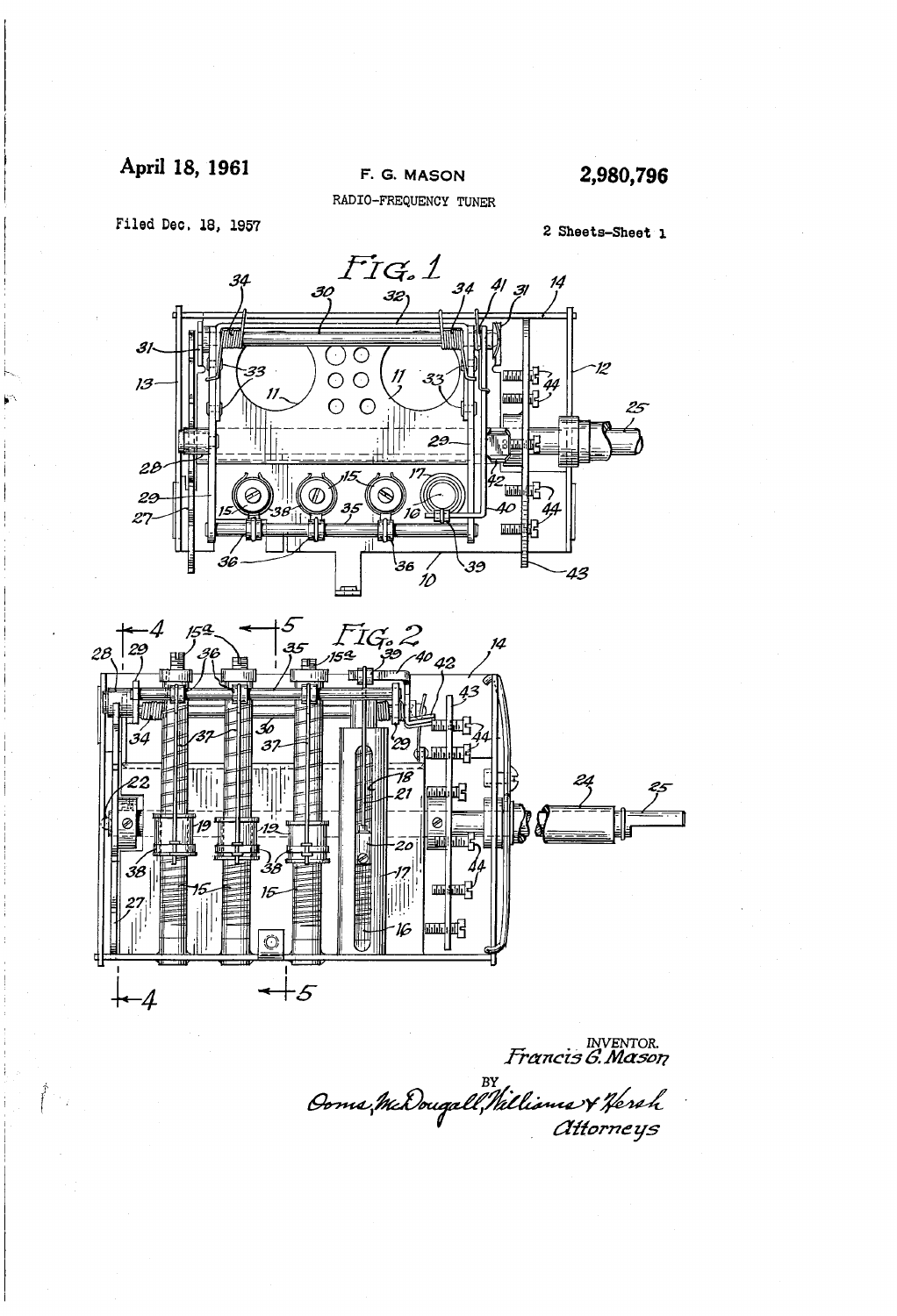April 18, 1961 F. G. MASON 2,980,796



nventor.<br>*Francis G.Mason*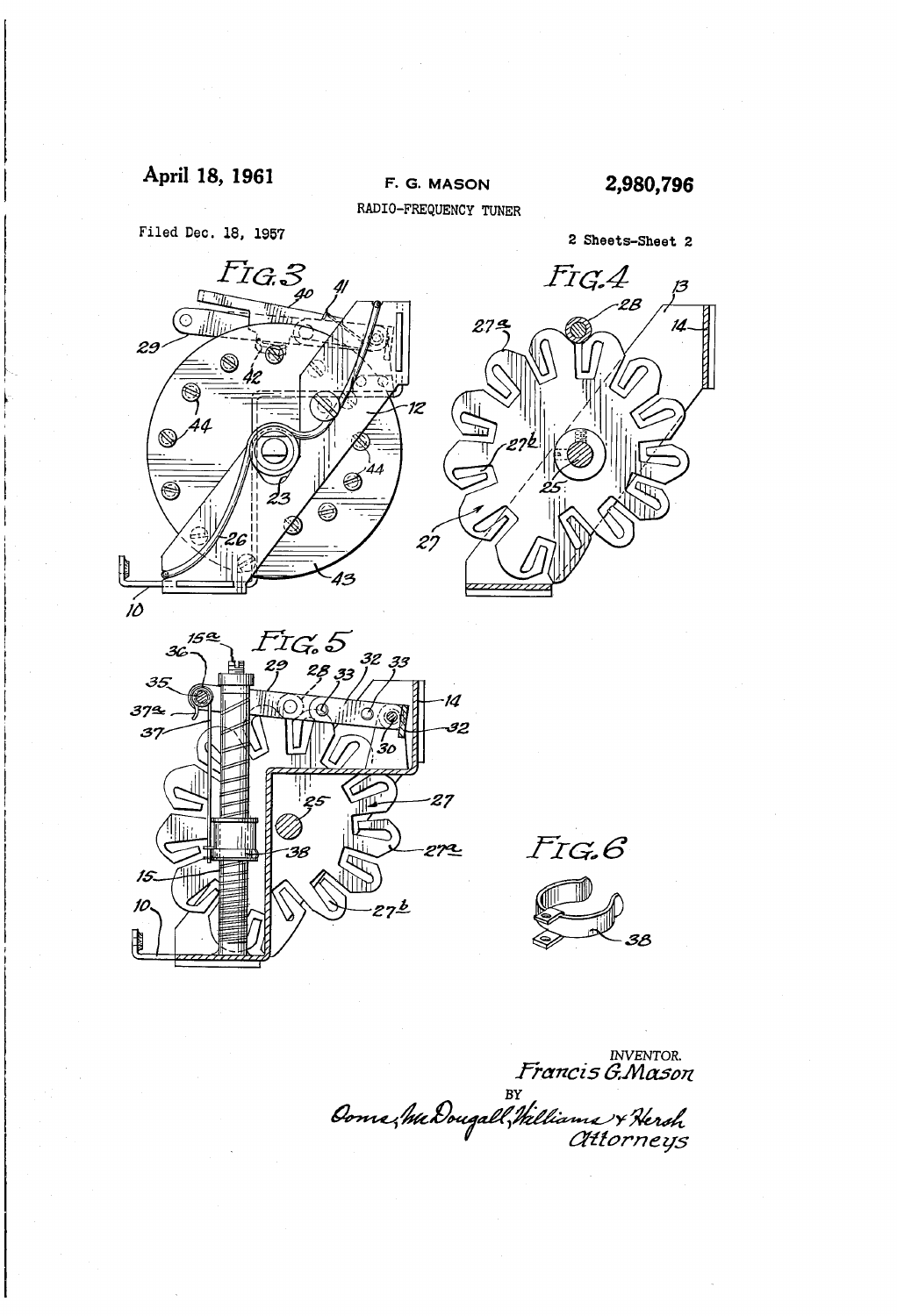# United States Patent Office

# $\text{CC}$  2,980,196

### 2,980,796

l

### RADIO-FREQUENCY TUNER

Francis G. Mason, Westport, Conn., assignor to Aladdin Industries, Incorporated, Nashville, Tenn., a corpora-<br>tion of Illinois

Filed Dec. 18, 1957, Ser. No. 703,604

#### 4 Claims. (Cl. Z50-40)

This invention relates to the ñeld of radio-frequency 15 tuners. In particular, it is directed to a tuner, such as is employed in television receivers, wherein a plurality of pre-selected and pre-adjusted tuning positions are manually selectable.

One of the features commonly found in tuners of this 20 type is la detent means for deñning each of the various predetermined tuning positions which correspond to the signal channels to be received. A feature and object of the present invention is to provide a tuner wherein the cam drive which operates the tuned circuits provides its 25 own detenting action, thus eliminating the need for con ventional detent mechanisms such as spring-loaded balls, etc.<br>Another object of the present invention is to provide

a tuner having a cam drive which may be individually 30 adjusted for each of the channel settings and which at the same time is characterized by structural simplicity and low cost.<br>A still further object of the invention is to provide, in

a tuner having a plurality of tuned circuits, means whereby one or more of such circuits having critical tuning characteristics can be individually adjusted for each channel setting without disturbing the tuning adjust-<br>ments of the other tuned circuits. 35

multi-circuit tuner in which all the circuits are tuned by sliding conductive slide members along tuning coils, means being provided for individual adjustment of the circuits in each channel position of the tuner and special adjusting means being provided for any particularly critical tuned circuit.<br>
Yet another object of my invention is to provide a Still another object of the invention is to provide a 40 10. 45

multi-circuit tuner in which coarse adjustment of all the tuned circuits for the various channels is achieved by means of a single cam, while providing auxiliary adjusting means for any critical circuits that can be indi vidually tuned for each channel during initial factory adjustment and which is ganged with the cam for manual operation by a single knob. 50

Other objects and advantages of the invention will <sup>55</sup> appear from the following detailed description of a typical embodiment of the invention.

In the appended drawing, Figure l shows a typical tuner embodying the present invention as it appears in plan view. Fig. 2 is a side elevation view of the Fig. 1 tuner. Fig. 3 is an end view of the Fig. 1 tuner, as tuner. Fig. 3 is an end view of the Fig. 1 tuner, as viewed from the right-hand side of Fig. 1. Fig. 4 is a fragmentary view partially in section, along the line 4-4 of Fig. 2, looking toward the rear of the tuner. Fig. 5 is a sectional view of the tuner, looking toward the rear, along the line  $5-5$  of Fig. 2. Fig. 6 is a per-60 spective view of one of the contactor clips employed in the tuning assembly.

For illustrative purposes in the present specification, I shall describe a typical tuner adapted for use in a modern television receiver. While the circuit details do not of themselves form a part of the present invention,

 $\overline{2}$ <br>it may be assumed that the circuit is of generally conventional character, consisting of a radio-frequency amplifier, a mixer stage, and a local oscillator. Such a tuner ployed in the radio-frequency and mixer stages, plus an additional tuned circuit for the oscillator stage. \_ The oscillator stage in such a tuner must be adjusted to cover a somewhat different frequency range than the other circuits, to provide for each channel the appropriate beat frequency necessary for signal conversion to the inter mediate frequency used in the receiver. Moreover, the tuning of the oscillator is, in such a tuner, more critical than the tuning of the other circuits. Accordingly, as I shall presently explain, my tuner embodies special means permitting individual adjustment of the oscillator circuit in each channel position.

Inasmuch as my invention does not directly involve the circuit details, I have in the drawing omitted a number of conventional circuit elements, such as vacuum tubes, fixed capacitors, resistors, choke coils, and other parts which enter into a conventional tuner of the type described. This has been done both in the interest of simplifying the present description and for the purpose of bringing out more clearly mechanical features which might otherwise be obstructed by such electrical circuit elements.

As shown in Fig. 1, my tuner is mounted on a rigid metal chassis or frame 10, having a flat bed portion suitably punched, as at 11, with apertures to receive tube sockets and other circuit elements. At both the front and rear ends of the bed portion of the chassis I provide end plates 12 and 13, rising at right angles from the bed plate and providing support means for the tuning shaft presently to be described. A vertically positioned strip 14 joins the front and rear plates 12 and 13 to give rigidity to the structure.

The tuned circuits employed in my tuner consist, in the embodiment shown, of four tuning coils which are mounted in a vertical position on the bed plate of frame 10. Of these tuned circuits, three are used for tuning the radio-frequency amplifier and mixer circuits and may be essentially identical. These areall marked with the reference numeral 15. The fourth tuned circuit, used for tuning the oscillator, will have somewhat different elec trical characteristics from those of coils- 15, and it is designated with the reference numeral 16.<br>The tuning coils 15 are of the same general type as

those disclosed in my copending application No. 679,172, filed August 20, 1957. They consist of a flat, generally helical ribbon of copper or other conducting material, supported on a cylindrical form made of glass or other low-loss insulating material. Preferably the coils 15 are made by circuit-printing methods which are known to those skilled in the art and need not be described. The coils 15 are coated with a thin layer of insulating mate rial such as epoxy resin, which aiîord electrical insula tion and mechanical protection for the coil. Both the coil ribbon and the insulating coating are very thin.

The coil 16, used for oscillator tuning, is structurally similar to coils 15. Because of the different requirements of the oscillator circuit, however, the oscillator coil 16 is surrounded by a tubular shield 17 having an axial slot along the greater part of its length, as indicated at 18.

65 The coils 15 and 16 are tuned by means of conducting rings or slide members, marked 19 in the case of coil 15 and marked 20 in the case of coil 16, which overlie the respective coils and slide therealong responsively to operation of the mechanism presently to be described. Each of the coils forms a two-terminal circuit, one of the terminals being fixedly situated at the upper end of the coil, and the other terminal being the sliding sleeve 19 or 20. The effective tuned circuit in each case consists of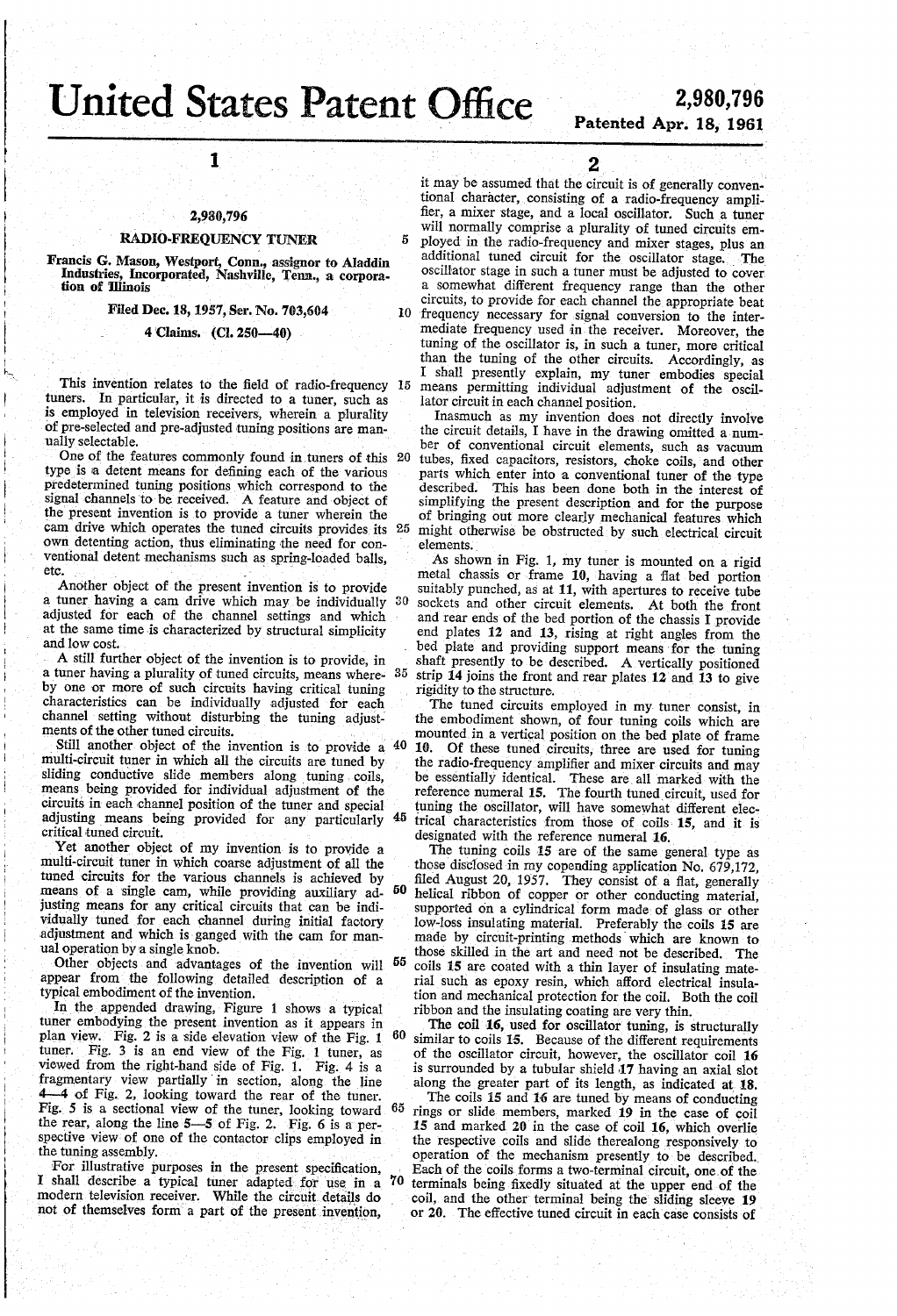5

the portion of the coil between the sliding sleeve and the top terminal, the resonating capacitance consisting of the distributed capacitance of the active portion of the coil, together with the capacitance between the sleeve and the coil in series with any distributed or lumped capacitance provided by the external circuit connected to the coil terminals.

Connection between the respective tuning sleeves and the external circuit is provided differently in the case of the coils 15 and the oscillator coil 16. In the case of 10 the coils 15, circuit connections to the respective sleeves 19 are provided by means of pigtail leads (not shown) soldered to the outer surfaces of the sleeves 19. These soldered to the outer surfaces of the sleeves 19. pigtail leads may be made of a suitable flexible wire such as Tensolite, and they have proved to be highly satisfac- 15 tory in life tests, having undergone more than 100,000 complete tuning cycles'without breaking. Since these pigtail connections have no bearing on the mechanical tuning mechanism which is the subject of the present in vention, there will be no need to describe them further. 20

Because the use of a pigtail circuit connector to the tuning slide 20 of coil 16 would have an adverse effect on the reset characteristics of the oscillator circuit, I have provided for the oscillator coil 16 a fixed circuit connection in the form of the slotted shield  $17$ . Tuning  $25$ slide 20 is provided on its outer surface with a thin lay er of epoxy insulation similar to that which covers the coil 16, and the electrical connection to the tuning slide 20 is thus made capacitively by means of the capacitance defined by the inner surface of the shield 17 and the outer surface of the slide  $20$ . The slot  $18$  provides for mechanical access to the slide 20 permitting it to be moved up and down by means of the rod 21, presently to be described. It will of course be understood that a fixed external circuit connection may be made to the shield 17 35 in any manner desired. if the oscillator circuit calls for one of the terminals of coil 16 to be grounded, this can be accomplished by soldering the lower end of the shield 17 to the chassis 10.

In tuners of the type illustrated, the particular coil  $40$ design employed will depend on the frequency range to be covered and the relative distribution of the desired channels within that range. It should accordingly be understood that the coils shown in the drawing are intended to be diagrammatic, so far as the number of turns, 45 pitch of turns, etc. are concerned. 4

A main tuning shaft 25 is mounted in suitable bearings provided in the end plates 12 and 13. The rear bearing for shaft 25 is preferably of the ball type, as indicated in Fig. 2 by the reference numeral 22. The front bearing 50 is illustrated in Fig. 3 and includes a fine-tuning mechanism of the general type disclosed and claimed in the copending application of Louis E. Coutermash, Serial No. 499,269, filed April 5, 1955, n\_ow Patent No. 2,872,824. In this arrangement, the front end plate  $12$  is notched at  $55$ 23 to receive an outer shaft 24 of larger diameter than main shaft 23, and a strong wire spring 26 is mounted with its ends secured to end plate  $12$  and positioned to press the shaft  $24$  into the notch  $23$ . For mechanical press the shaft 24 into the notch 23. stability, the outer surface of the shaft 24 may be provided with a shallow annular grove to receive the spring 26. Shaft 24 is drilled axially to provide a passage for the shaft 25 therethrough, the shafts, however, being slightly eccentric. With this arrangement, rotation of the shaft 24, as by means of a manual knob carried thereon, will produce a slight rocking of the shaft 25 and will thereby move very slightly the tuning mechanism pres ently to be described.

Since this fine-tuning mechanism is not part of the present invention, it need not be more fully treated in 70 this description.

Keyed to the rear end of shaft 25, immediately in front of the rear-bearing 22, I provide a tuning cam 27. Cam 27 is provided around its periphery- with a number of lobes  $27a$ , preferably spaced equi-angularly  $75$ 

and designed with progressively greater radial dimen sions. This construction is shown clearly in Figs. 4 and 5.

Each of the lobes  $27a$  is formed with a reentrant slot 27b having. a circumferential portion and a radial portion. By manual insertion of a screw driver into either the circumferential or radial parts of the slots  $27b$ , the individual lobes 27a can be bent so as to vary slightly the effective radial dimensions of the various lobes.

As may be seen from Figs. 4 and 5, the lobes of the cam 27 are positioned closely adjacent one another, and each lobe has a central portion of greater radial dimension than the parts of the lobe immediately adjacent thereto, so that the lobes define a group of recessed portions or "lows," respectively separated by curved raised zones or "highs."

For cooperation with the cam 27, I provide a cylindrical cam follower 28 which is mounted on the rearward one of a pair of rocker arms 29. Rocker arms 29 are journaled for rotation on a shaft 30 situated adjacent side frame member 14 and held in frame-carried bearings 31. Joining the two rocker arms 29 together and insuring their motion as a unit is a U-shaped link  $32$  which is secured to each of the arms 29 by means of rivets 33. The rocker arms 29 and the cam follower 28 are spring biased against the cam 27 by means of a pair of torsion springs  $34$  carried on shafts  $30$  and having their respective ends seated against the rocker arms 29 and the frame member 14.

30 The outer ends of the rocker arms 29 are joined together by a rod 35. Rod 35 carries, spaced along its length, a group of insulating support members 36, preferably made of nylon or other similar material, over which the control rods 37 for slide members 19 are secured.

The rods 37 are required, during tuning movement, to undergo a small amount of ñexure, and it is desirable that they have freedom to rotate slightly relative to the rod 35. For that reason, the rods 37 are preferably modified at their upper ends, as shown in Fig.  $\frac{5}{5}$ , to form spring clamp terminals 37a which are snapped over the sleeves 36, the sleeves being free to rotate on the rod 35.

At their respective lower ends, the control rods 37 are soldered or otherwise securely held to clamp members 38, which respectively are snapped over the tuning sliders 19. One of the clamp members  $38$  is shown in perspective in Fig. 6.

The arrangement just described affords freedom of adjustment with respect to the positions of the slide ele ments 19 and the control rods 37. This adjustability is a valuable feature of my invention. Normally the optimum positions of the slide members Q19 on the respective  $coils$  15 will be about the same for any given channel, since the three coils 15 are normally tuned to the same frequency for each channel. Small differences in the

circuit capacitance associated with the various coils 15 may require, however, that the tuning sliders 19 be slightly staggered relative to one another. Such staggering is made possible by the control arrangement just described, 60 comprising the clamps 38. As indicated in Fig. 2, the optimum positions of the respective slide members 19 can be determined experimentally during the factory adjust ment of the tuner, and the clamps 38 positioned thereon<br>accordingly. After the optimum relative positions of After the optimum relative positions of the clamp members 38 on the respective slide members

65 19 have been determined, the clamps can then be soldered, cemented, or otherwise secured permanently in position. From the foregoing description, and from a study of Figs. 2 and 5, it will be seen that rotation of shaft 25 will successively bring the cam follower 28 into a series of stable positions whereat it is seated between adjacent lobes 27a.~ As the shaft 25 is rotated, the rocker arms 29 will move in position and cause the tuning sliders 19 to move along the coils 15. By its design, the cam  $27$ will give the tuner an inherent detent action, since the cam follower 28 will find a stable position in each of the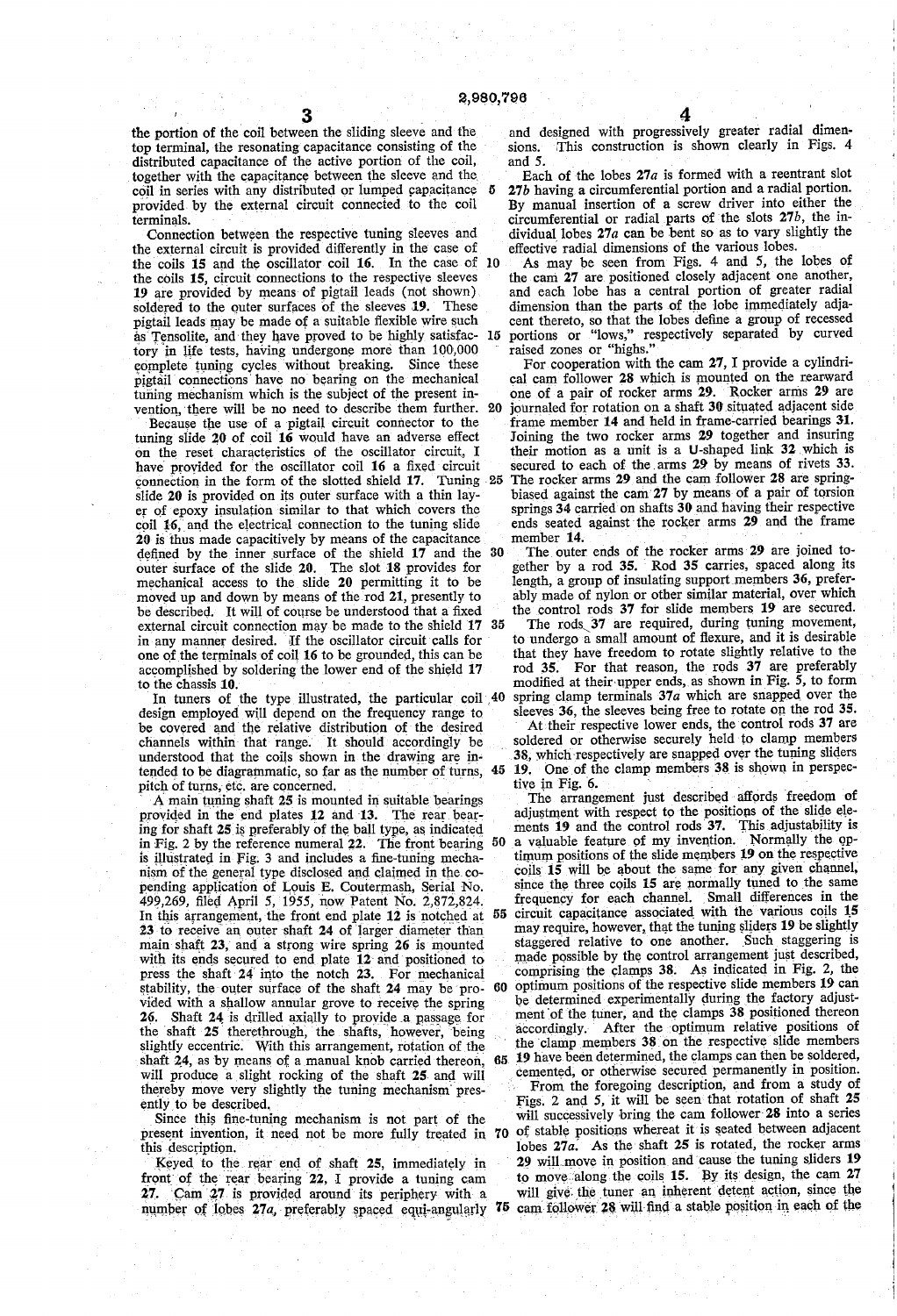5

"lows" between the respective lobes  $27a$ . Adjustment of the tuning-slide positions for each channel setting may be made by insertion of a screw driver into either the

radial or circumferential portions of the respective slots 27b. Additional individual circuit adjustments, to achieve optimum "tracking" of the various tuned circuits may<br>be achieved by screw-driver adjustment of the movable cores  $15a$  with which the coils 15 will normally be provided.

I shall now describe the manner in which I provide  $10$ for individual channel-by-channel adjustment of the oscil lator coil 16.

Control rod 21, which is secured at its lower end to the tuning slider 20, is mounted at its upper end, through the tuning slider 20, is mounted at its upper end, through<br>an insulating sleeve 39, to an auxiliary rocker arm 40, 15<br>the roca and sleeve 39, to an auxiliary rocker arm 40, 15 the rear end of which is journaled on shaft 30 previously mentioned. A torsion spring 41, encircling the shaft 30, has its respective ends seated on the frame member 14 and the rocker arm 40, biasing the rocker arm 40 down ward.

As may be seen from Fig. 1, rocker arm 40 has a right-angle bend in it near its front end, so that the arm crosses over one of the rocker arms 29 and terminates over oscillator coil 16. '

the shaft 25, rocker arm 40 has integrally formed therein a laterally extending boss 42, the lower surface of which is canted upward at a slight angle. Boss 42 is posi tioned for cooperation with a disc-shaped cam element 43, mounted on and keyed to shaft 25 immediately be hind the front end plate 12. Spirally disposed around the center of cam disc 43, at angular positions correspond ing to the various "lows" of cam 28, are a plurality of screws 44, positioned with their heads on the side of cam 43 adjacent end plate 12 and with their shanks 35 extending into the space behind cam 43. The radial disposition of the various screws 44 is such that, in each channel position defined by a "low" on cam 28, one of the screws 44 is directly under the boss 42 carried by rocker arm  $40$ . In each channel position of the tuner,  $40$ therefore, it is possible to adjust the position of rocker arm 40, and hence of slide member 20, with great precision, merely by turning the particular screw 44 which<br>is then in abutment with boss 42. Since the under suris then in abutment with boss 42. Since the under surface of the boss 42 is slightly canted upward, the rocker  $45$  and  $40$  is raised when the screw 44 in abutment with boss 42 is screwed inward, and the arm 40 is correspondingly lowered, under the urging of spring 41, when the screw 44 in abutment with boss 42 is screwed outward. Intermediate its ends and substantially directly over 25 30

When shaft 25 is rotated to select a new channel, 50 the particular screw 44 formerly in abutment with boss<br>42 rotates out of engagement therewith, the rocker arm 29 engages arm 40, and sliders 19 and 20 thereupon move together to the position appropriate to the newly "low" of cam 27 corresponding to the newly selected channel, a new screw 44 takes its place under the boss 42, and hence governs the position of the oscillator slide 20 for that channel.

(휴)

It will of course be understood that the  $arm\ 40$ , the  $60$ <br>ss  $42$ , and the screw  $44$  are as positional that boss 42, and the screws 44 are so positioned that in each channel setting the particular screw»44 then in engage ment with the boss 42 holds the arm 40 above and free of the rocker arm 29, thus leaving the oscillator slider 20 free for control by the position of screw 44.

From the foregoing description, it will be apparent that, in the initial adjustment of my tuner at the factory, the optimum oscillator frequency for each channel can be set with very great precision by adjustment of the respective screws 44, independently of the tuning of the various coils 15. Once the screws 44 have been cor rectly adjusted, they can then be held against undesired rotation by cementing or in any other suitable fashion, thus insuring that the adjustment will remain correct during the normal use of the tuner.

From the previous description of the fine-tuning mechanism, it will be realized that rotation of shaft 24, by rocking slightly the shaft 25, will produce a very slight upward and downward movement of the particular screw 44 which is then bearing against the boss 42, thus providing a Vernier control of the oscillator frequency.

In the television-tuner application of my invention, the oscillator circuit is the only one whose tuning is sufficiently critical to require an individual channel-bychannel adjusting means such as is exemplified by the rocker arm  $40$ , cam  $43$ , and screws  $44$ . In other applications, the use of such individual-channel adjusting means might be required for more than one tuned circuit, and my invention embraces the use of as many such means as the particular application may justify.

20 than limiting. Persons skilled in the art will be able While the foregoing description of a typical embodiment of my invention has recited many of the struc tural features in considerable detail, it should be under stood that it is intended to be illustrative only rather to make many variations in the stnucture described with out departing from the true spirit and scope of the invention as exemplified in the foregoing description and defined in the appended claims.  $I$  claim:

selected channel. When cam follower 28 stops in the 55 into a selected one of said positions, whereby optimum<br>selected channel. When cam follower 28 stops in the 55 into a selected one of said positions, whereby optimum 1. In a radio-frequency tuner having a first tuned cir cuit tunable by movement of a first tuning element and a second tuned circuit tunable by movement of a sec ond tuning element, the combination comprising a tun ing cam mounted for movement in a predetermined locus and having a plurality of distinct positions representative of frequency channels to be tuned, means for moving said cam into any selected one of said positions, camfollower means connected to said first tuning element and operative responsively to engagement with said cam to move said first tuning element and thereby to tune said first circuit to a frequency channel correspond ing to said selected position, means for moving said sec ond tuning element, said moving means being mounted in a lost-motion relation with said follower means operative to move said second tuning element responsively to rotation of said cam while leaving to said moving means in each cam position a limited range of movement in dependently of said follower means, a second cam operatively connected to said cam-moving means for movement thereby in step with said first cam, said second cam being provided with a plurality of individually adjustable elements spatially disposed thereon to correspond with said distinct positions of said first cam and means operatively associating said second cam and said means for moving said second tuning element for causing said second tuning element to move within said limited range responsively to engagement with a particular one of said adjustable elements when said first cam is moved into a selected one of said positions, whereby optimum tuning of said second circuit for each of said channels may be achieved by adjustment of said adjustable elements.

> 65 sentative of frequency channels to' be tuned, cam-rotating means operable to move said cam into any selected one 70 75 to said moving means in each cam position a limited range 2. In a radio-frequency tuner having a îirst tuned cir cuit tunable by movement of a ñrst tuning element and a Second tuned circuit tunable by movement of a second tuning element, the combination which comprises a rotary tuning cam having a plurality of distinct positions representative of frequency channels to be tuned, cam-rotating of said positions, cam-follower means connected to said first tuning element and operative responsively to engage ment with said cam to move said first tuning element and thereby to tune said first circuit to a frequency channel corresponding to the position of said cam, means for moving said second tuning element, said moving means being mounted in a lost-motion relation with said follower means operative to move said seco'nd tuning element when said cam is rotated from one position to another while leaving